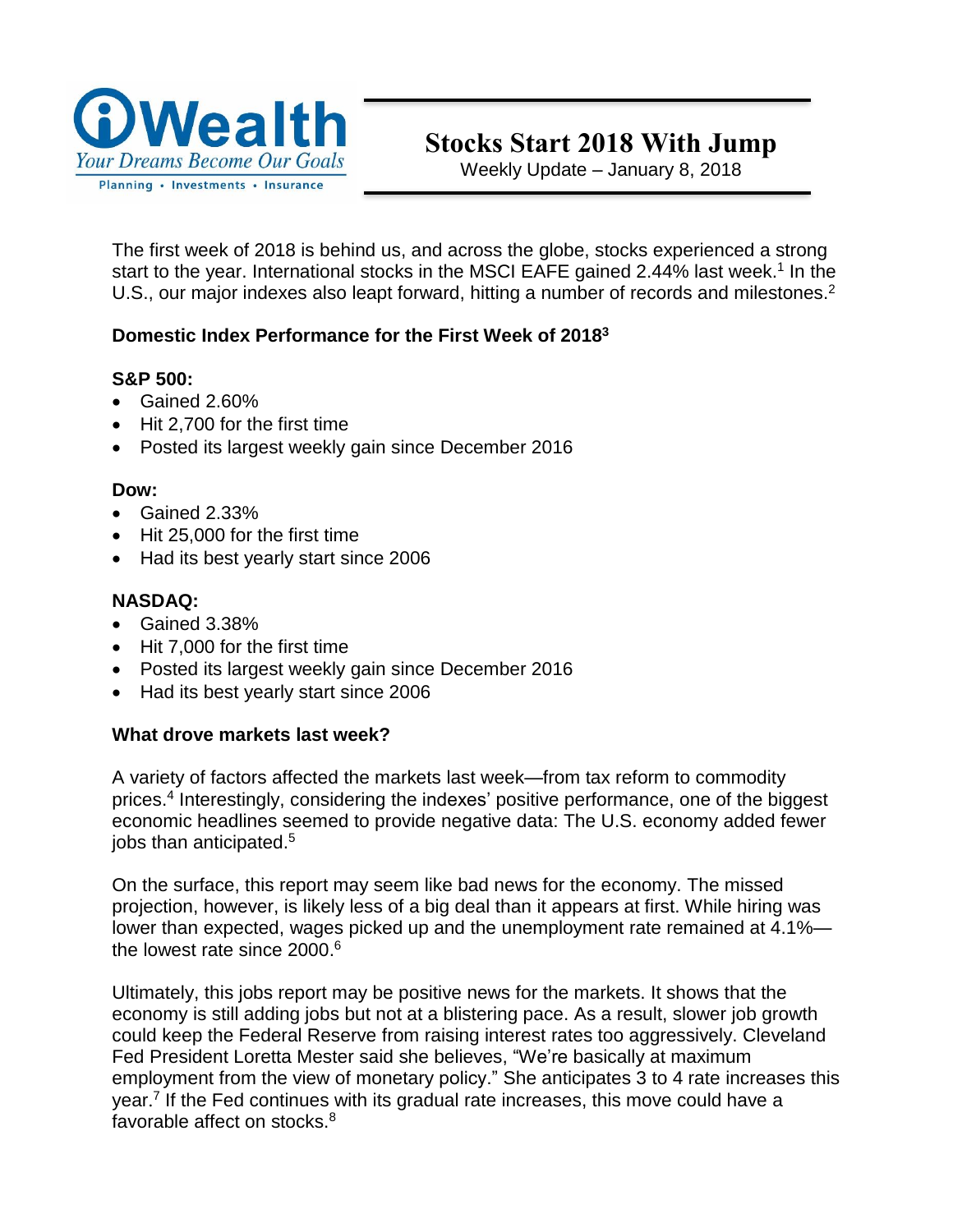As we move forward in 2018, we will continue monitoring a myriad of economic perspectives that may impact you, including any changes to monetary policy. For now, we are pleased to see the markets' positive start to the year and look forward to guiding you through whatever lies ahead.

## **ECONOMIC CALENDAR**

**Tuesday:** JOLTS **Thursday:** Jobless Claims **Friday:** Consumer Price Index, Retail Sales

| DATA AS OF 1/5/2018          | $1$ WEEK | <b>SINCE 1/1/18</b> | 1 YEAR | 5 YEAR | 10 YEAR  |
|------------------------------|----------|---------------------|--------|--------|----------|
| STANDARD & POOR'S 500        | 2.60%    | 2.60%               | 20.90% | 13.34% | 6.87%    |
| <b>DOW</b>                   | 2.33%    | 2.33%               | 27.12% | 13.49% | 7.05%    |
| <b>NASDAQ</b>                | 3.38%    | 3.38%               | 30.04% | 18.14% | 11.04%   |
| <b>INTERNATIONAL</b>         | 2.44%    | 2.44%               | 22.02% | 5.17%  | $-0.50%$ |
| DATA AS OF 1/5/2018          | 1 MONTH  | 6 MONTHS            | 1 YEAR | 5 YEAR | 10 YEAR  |
| <b>TREASURY YIELDS (CMT)</b> | 1.27%    | 1.58%               | 1.80%  | 2.29%  | 2.47%    |

Notes: All index returns (except S&P 500) exclude reinvested dividends, and the 5-year and 10-year returns are annualized. The total returns for the S&P 500 assume reinvestment of dividends on the last day of the month. This may account for differences between the index returns published on [Morningstar.com](http://morningstar.com/) and the index returns published elsewhere. International performance is represented by the MSCI EAFE Index. Past performance is no guarantee of future results. Indices are unmanaged and cannot be invested into directly.



*"The only person you're destined to become is the person you decide to be."*

*― Ralph Waldo Emerson*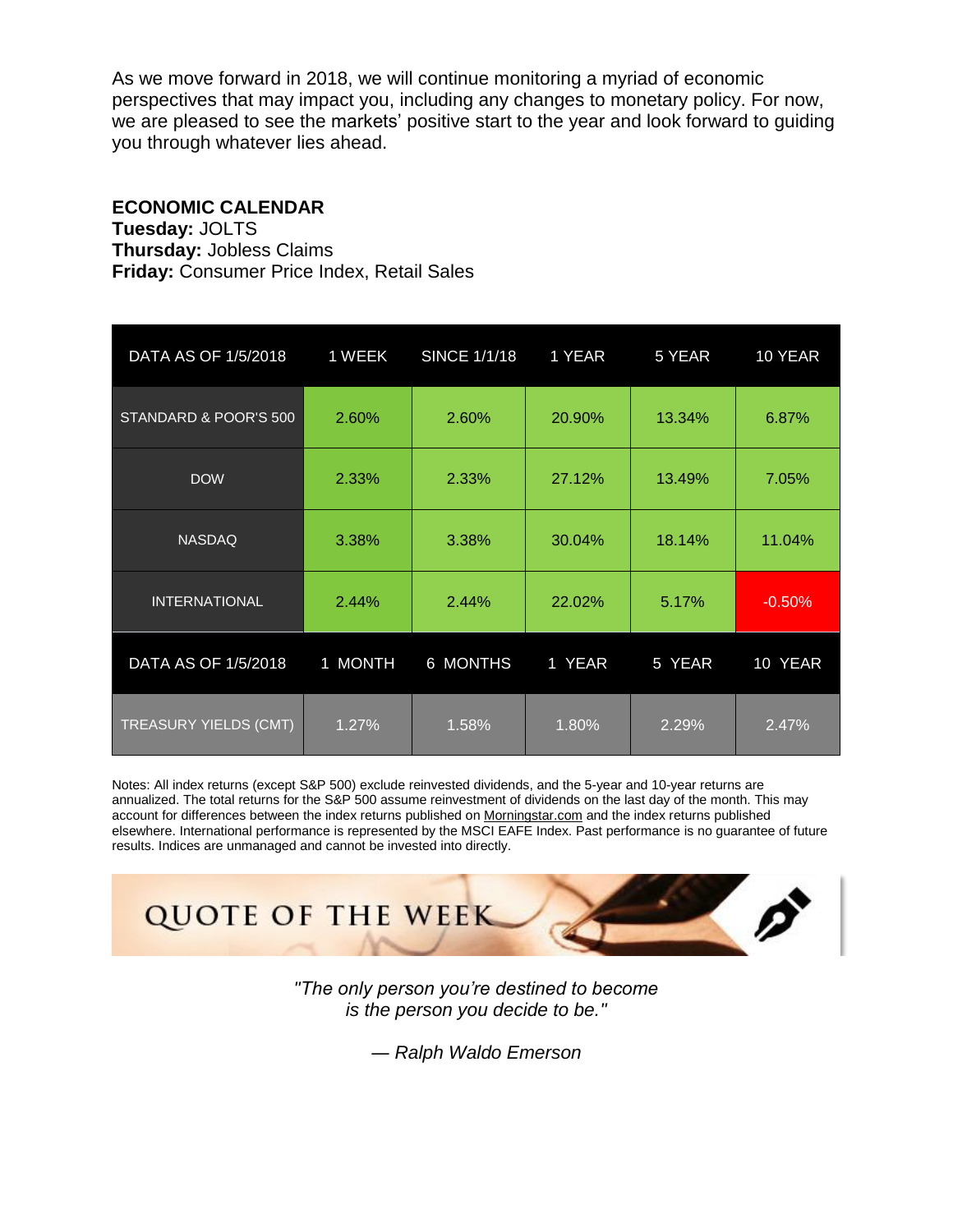

#### **Bacon and Broccoli Rice Bowl**



Serves 4

## **Ingredients:**

- 2 cups white rice, short grain or sushi
- 6 slices bacon, chopped
- 1 broccoli head, florets chopped and stems peeled and sliced
- 3¼ cups water
- 2 tablespoons soy sauce, low-sodium
- 1½ teaspoons sesame oil
- 4 eggs, large
- Kosher salt
- 3 tablespoons fresh cilantro, chopped
- 2 scallions, sliced
- 2 tablespoons pickled jalapenos, chopped

# **Directions:**

#### **Rice**

- 1. Place rice in 2½ cups water, and bring to a boil over medium-high heat.
- 2. Cover pot with lid and simmer over medium heat until rice absorbs most of the water (about 6 minutes).
- 3. Turn heat to low, and continue cooking rice for 12 minutes.
- 4. Remove cooked rice from heat and let stand, covered.

#### **Bacon**

- 5. Cook bacon pieces over medium heat until crispy (about 10 minutes).
- 6. Remove bacon from pan and place on plate lined with a paper towel.
- 7. Pour out all but 1 tablespoon of the bacon grease.

# **Broccoli**

8. Heat pan with bacon grease over medium-high. Toss in broccoli, and sauté until florets slightly char.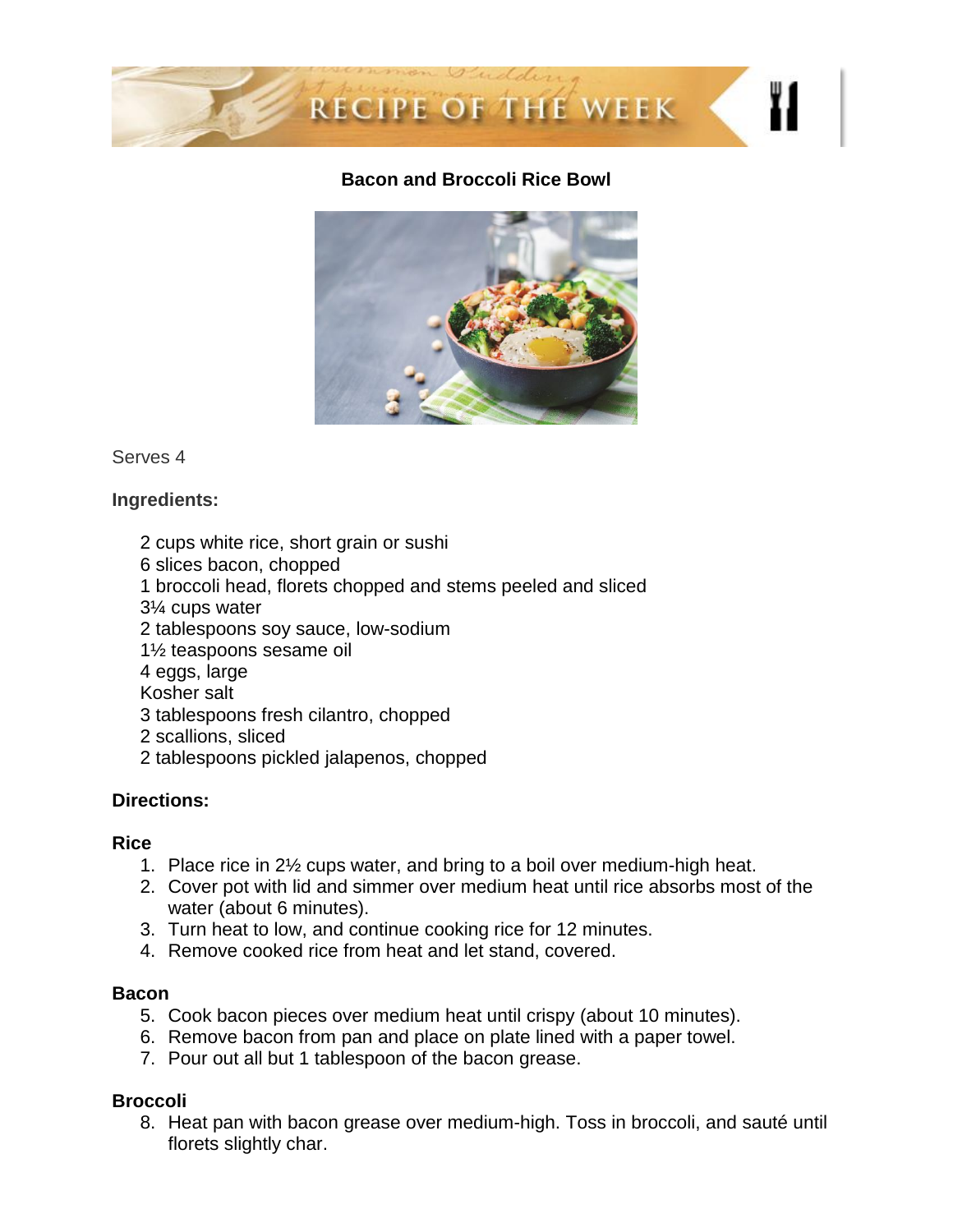- 9. Pour in 34 cups water, and simmer until broccoli is al dente with a few tablespoons of water left in the pan.
- 10. Add soy sauce and ½ teaspoon sesame oil.
- 11. Serve rice and broccoli in bowls, and top with juices from cooking.

## **Egg**

- 12. Warm 1 tablespoon sesame oil over medium heat in same pan.
- 13. Crack all the eggs into the pan, sprinkle with salt, and fry to desired firmness.
- 14. Remove cooked eggs, and place 1 in each bowl over rice and broccoli.
- 15. Garnish dish with bacon, cilantro, scallions, and jalapenos.

Recipe adapted from Food Network<sup>9</sup>

TAX TIPS U.S. Indiv

# **Tax Details for the Sharing Economy**

If you participate in the sharing economy, you use websites or apps to provide services, such as renting your house for guests. Doing so may require you to address specific tax details for your income. Here are some key items to be aware of as you manage your tax liabilities:

#### **Taxable Income**

You generally have to pay federal taxes when you receive income from any of the following:

- Part-time work
- Side business
- Cash payments
- Form 1099 or W-2 money

#### **Specific Tax Items for Rented Homes**

If you rent any part of a home that you live in for a duration of the year, you may need to address additional tax details. You can find more information in the IRS [Publication](https://www.irs.gov/forms-pubs/about-publication-527) 527, [Residential](https://www.irs.gov/forms-pubs/about-publication-527) Rental Property (Including Rental of Vacation Homes).

Other details may apply, and you can find more information on the IRS [website.](https://www.irs.gov/newsroom/participating-in-the-sharing-economy-can-affect-taxes)

\* This information is not intended to be a substitute for specific individualized tax advice. We suggest that you discuss your specific tax issues with a qualified tax advisor.

Tip adapted from  $IRS.gov^{10}$ 



# **Improve Your Balance for Better Play**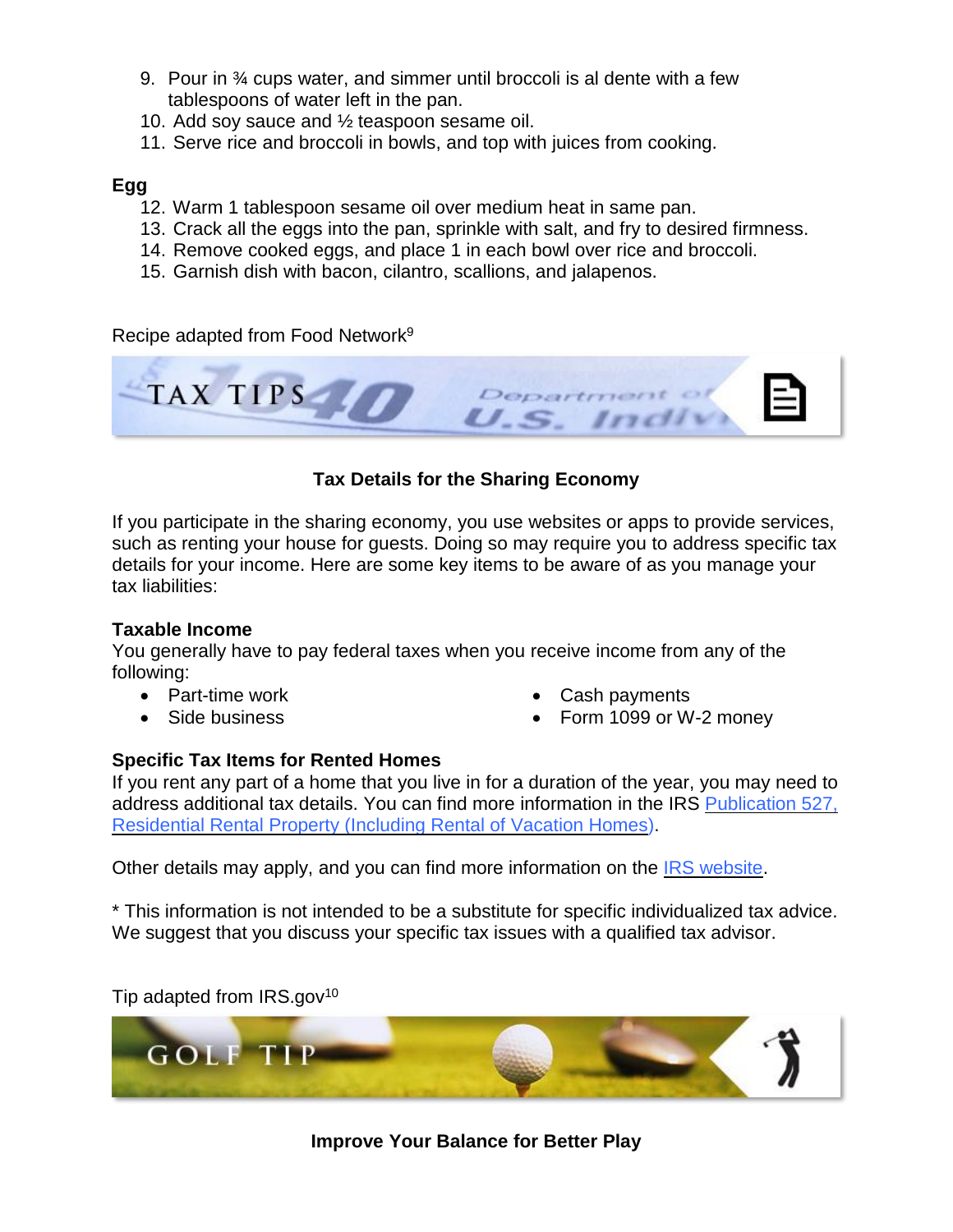Good balance is crucial in golf, due to the game's rotational athletic nature. You must manage a strong accelerated force while transferring energy from the club to your ball at exactly the right time. If your balance is off, your shot will be, too.

You can practice with the "Bucket Brigade Drill."

- 1. Fill a small bucket with water (but not completely full).
- 2. Stand with your feet apart under your shoulders, extend your arms, and hold the bucket in front of you.
- 3. Focus on a target (perhaps a picture frame if inside or a tree trunk if outside).
- 4. Make sure you are "Parallel Left" (or "Parallel Right" for left-handed players) of your target. Keep your arms, legs, shoulders, and feet still as you focus.
- 5. Turn toward your target, using only your feet, legs, and core. Keep your arms extended in front of you. Your goal is to make this move without spilling any water.
- 6. Hold this position for 5 seconds, paying close attention to the feel of your body and the setup.
- 7. Repeat this move multiple times on each side.

This technique will help you practice your setup while building muscle strength, which is essential for balance in any swing.

Tip adapted from John Hughes | Golf Tips Magazine<sup>11</sup>



# **Identify Frostbite and Hypothermia**

Winter often brings bitter cold across the country, and so far, 2018 is off to quite a chilly start. If you enjoy exercising or participate in outdoor activities, staying warm is essential. Here are some signs to help you recognize frostbite and hypothermia:

#### **Frostbite**

Frostbite occurs when the body starts freezing and most commonly affects exposed skin, such as fingers, cheeks, and noses. Here are signs to look for:

- Numbness
- Loss of feeling
- Stinging sensations

If you suspect you have frostbite, slowly warm the affected area. Avoid rubbing your skin, which can cause serious damage.

#### **Hypothermia**

When your body temperature drops to abnormally low levels due to cold exposure, hypothermia may set in. These extreme conditions can cause your body to lose heat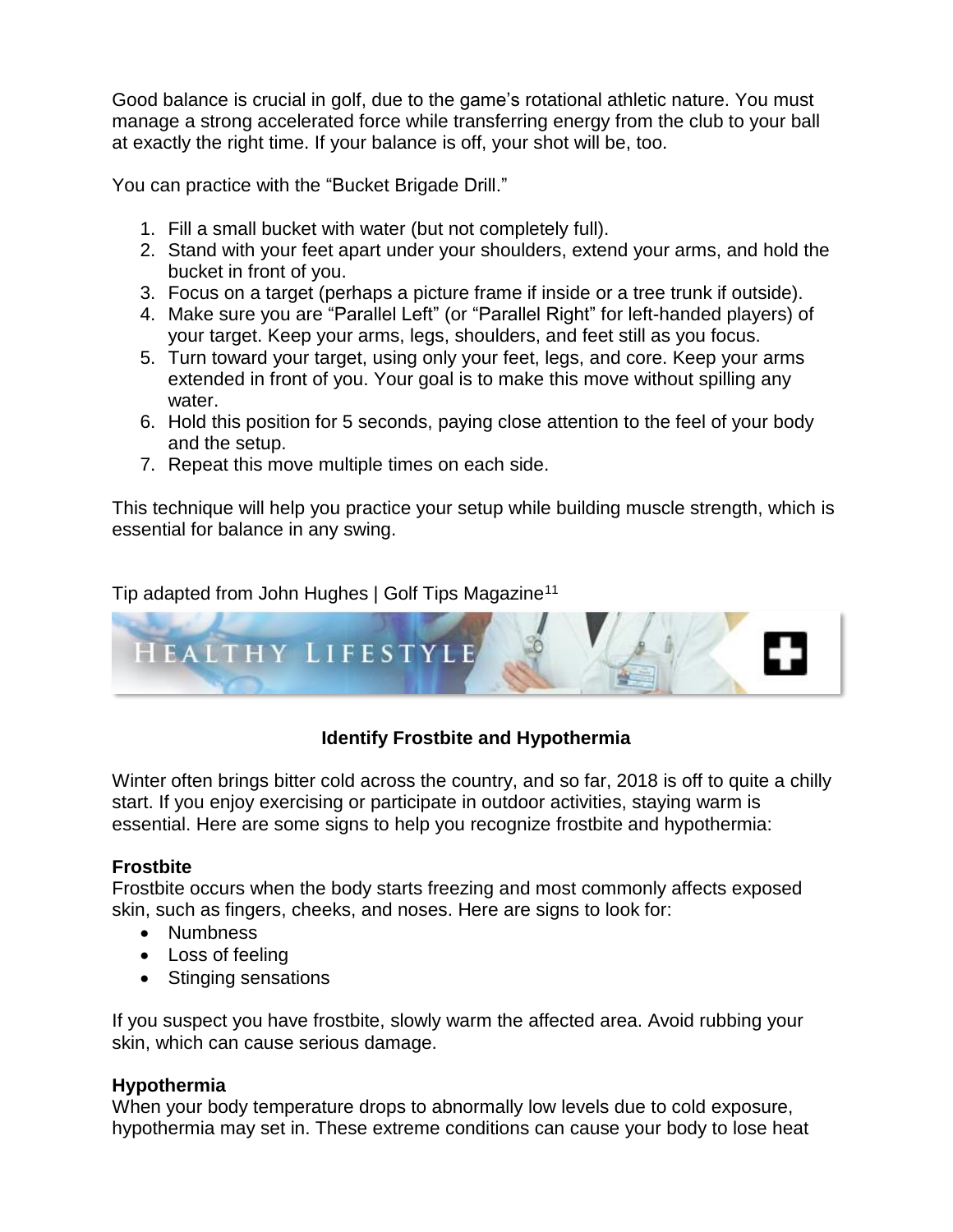faster than it can generate warmth. If you suspect any of the following signs, seek emergency help immediately:

- Intense shivering
- Slurring speech
- Coordination loss
- **Fatigue**

Consult your doctor to learn more about potential risks when exercising outside during cold weather.

Tips adapted from Mayo Clinic<sup>12</sup>



# **Foods With High Carbon Footprints**

The foods we eat can negatively affect our environment. For example, agriculture is one of the largest contributors of harmful gases like carbon monoxide and methane. Here is a quick guide on some common foods that have the highest carbon footprints:

#### **Meats**

Livestock creates 51% of the world's greenhouse gases. Here are the top meats (in order):

- Lamb
- Beef
- Pork
- Farmed Salmon

# **Produce**

Plant-based foods can also harm the environment, mostly due to shipping produce around the world that only grows in warm climates. The top plant contributors include (in order):

- Potatoes
- Asparagus
- Avocados
- Bananas
- **Eggplants**

Tip adapted from Care2.com<sup>13</sup>

# *Share the Wealth of Knowledge!*

*Please share this market update with family, friends, or colleagues. We love being introduced!*

Securities and Advisory Services offered through LPL Financial, a Registered Investment Advisor. Member FINRA/SIPC.

Investing involves risk including the potential loss of principal. No investment strategy can guarantee a profit or protect against loss in periods of declining values.

Diversification does not guarantee profit nor is it guaranteed to protect assets.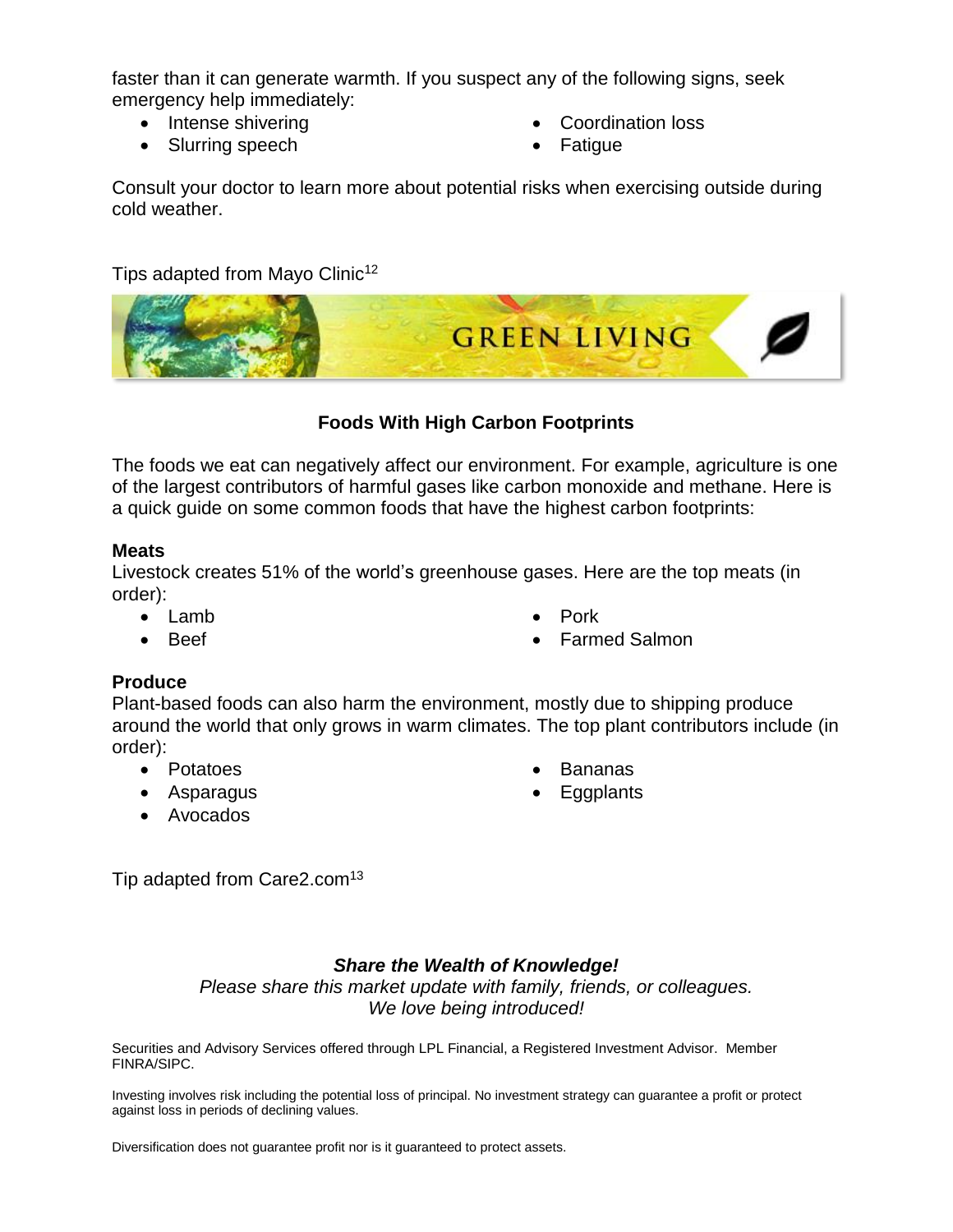International investing involves special risks such as currency fluctuation and political instability and may not be suitable for all investors.

The Standard & Poor's 500 (S&P 500) is an unmanaged group of securities considered to be representative of the stock market in general.

The Dow Jones Industrial Average is a price-weighted average of 30 significant stocks traded on the New York Stock Exchange and the NASDAQ. The DJIA was invented by Charles Dow back in 1896.

The Nasdaq Composite is an index of the common stocks and similar securities listed on the NASDAQ stock market and is considered a broad indicator of the performance of stocks of technology companies and growth companies.

The MSCI EAFE Index was created by Morgan Stanley Capital International (MSCI) that serves as a benchmark of the performance in major international equity markets as represented by 21 major MSCI indices from Europe, Australia, and Southeast Asia.

The 10-year Treasury Note represents debt owed by the United States Treasury to the public. Since the U.S. Government is seen as a risk-free borrower, investors use the 10-year Treasury Note as a benchmark for the long-term bond market.

Opinions expressed are subject to change without notice and are not intended as investment advice or to predict future performance.

Past performance does not guarantee future results.

You cannot invest directly in an index.

Consult your financial professional before making any investment decision.

Fixed income investments are subject to various risks including changes in interest rates, credit quality, inflation risk, market valuations, prepayments, corporate events, tax ramifications and other factors.

These are the views of Platinum Advisor Marketing Strategies, LLC, and not necessarily those of the named representative, Broker dealer or Investment Advisor, and should not be construed as investment advice. Neither the named representative nor the named Broker dealer or Investment Advisor gives tax or legal advice. All information is believed to be from reliable sources; however, we make no representation as to its completeness or accuracy. Please consult your financial advisor for further information.

By clicking on these links, you will leave our server, as the links are located on another server. We have not independently verified the information available through this link. The link is provided to you as a matter of interest. Please click on the links below to leave and proceed to the selected site.

<sup>1</sup> https://www.msci.com/end-of-day-data-search

 $\overline{a}$ 

<sup>2</sup> <https://www.bloomberg.com/news/articles/2018-01-04/asia-stocks-poised-to-extend-torrid-start-to-2018-markets-wrap>

[http://performance.morningstar.com/Performance/index-c/performance-return.action?t=SPX&region=usa&culture=en-US](http://performance.morningstar.com/Performance/index-c/performance-return.action?t=SPX®ion=usa&culture=en-US)

[http://performance.morningstar.com/Performance/index-c/performance-return.action?t=%21DJI&region=usa&culture=en-US](http://performance.morningstar.com/Performance/index-c/performance-return.action?t=%21DJI®ion=usa&culture=en-US)

<http://performance.morningstar.com/Performance/index-c/performance-return.action?t=@CCO>

<sup>4</sup> <https://www.marketwatch.com/story/sp-eyes-another-historic-record-run-with-us-jobs-data-on-deck-2018-01-05>

<sup>5</sup> <https://www.bloomberg.com/news/articles/2018-01-04/asia-stocks-poised-to-extend-torrid-start-to-2018-markets-wrap>

<sup>6</sup> <https://www.bloomberg.com/news/articles/2018-01-05/u-s-adds-148-000-jobs-wages-rise-in-signs-of-full-employment>

<sup>3</sup> <https://www.cnbc.com/2018/01/05/us-stock-futures-us-jobs-dow-politics-on-the-agenda.html>